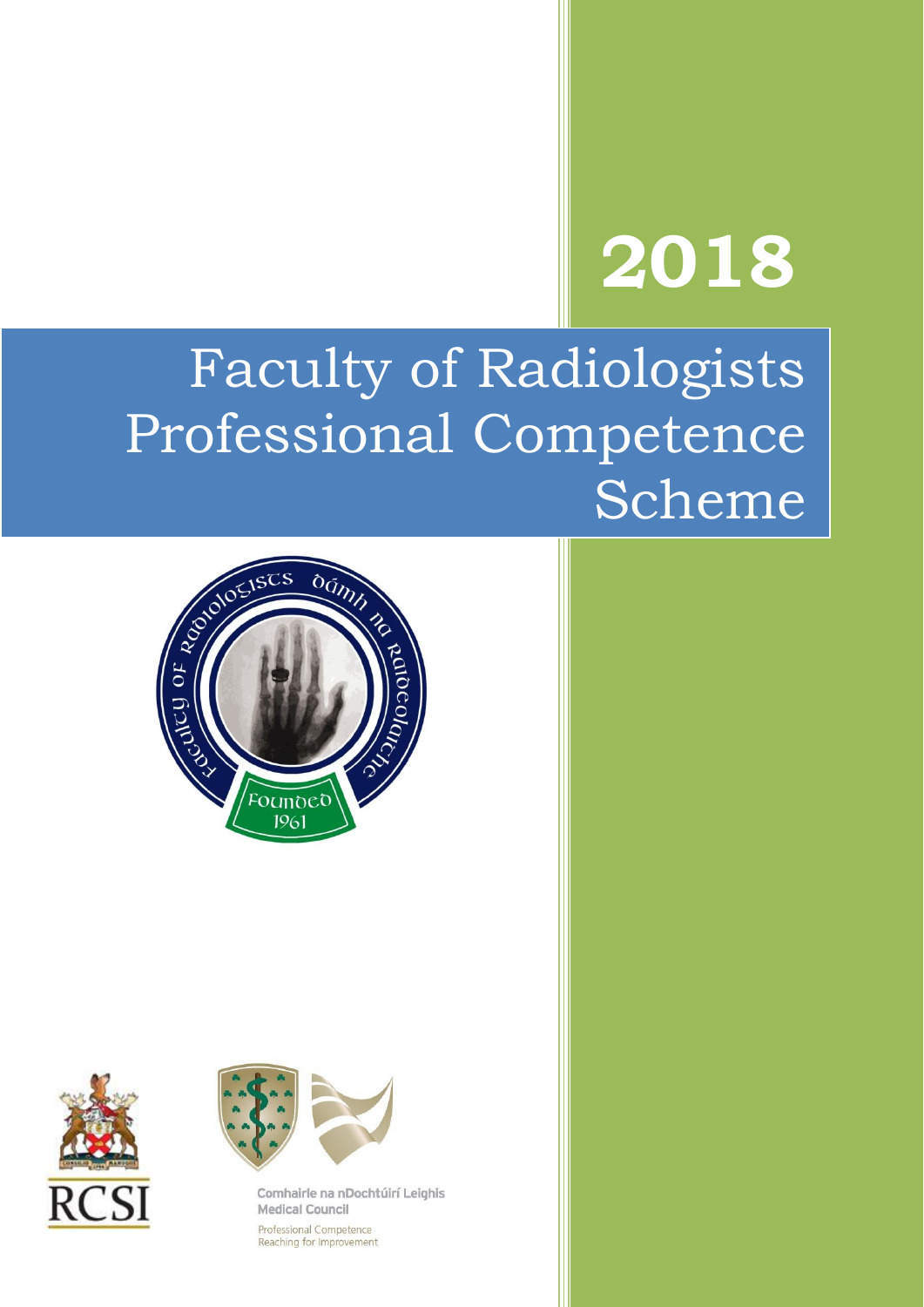#### **Table of Contents**

| Page 2  | Abbreviations and explanations of terms used         |
|---------|------------------------------------------------------|
| Page 3  | Foreword & Introduction                              |
| Page 4  | Principles of the PCS Scheme                         |
| Page 5  | Annual Fees, How to enrol, Credits                   |
| Page 6  | Table of credits                                     |
| Page 10 | Eight domains of good practice, Complaints & Appeals |
| Page 11 | Confidentiality & Security, Maintenance of Records   |
| Page 12 | Accreditation of CPD events (for event organisers)   |
| Page 13 | <b>Verification Process</b>                          |
| Page 14 | Appendix                                             |
| Page 16 | <b>Contact Information</b>                           |

# **Abbreviations and Explanation of Terms Used**

| <b>PCS</b>    | Professional Competence Scheme             |  |
|---------------|--------------------------------------------|--|
| <b>CPD</b>    | <b>Continuing Professional Development</b> |  |
| <b>RMP</b>    | <b>Registered Medical Practitioner</b>     |  |
| <b>PGTB</b>   | Post Graduate Training Body                |  |
| <b>MedHub</b> | Programme used to record CPD credits       |  |

#### **Verification Process**

The process whereby the Faculty's Professional Competence Committee will examine evidence of a Registered Medical Practitioner's submitted professional competence activities. A percentage of Radiologists and Radiation Oncologists will be selected for this process using a randomised stratified process.

#### **Audit**

The process whereby the Medical Council will contact a percentage of all Registered Medical Practitioners (RMPs) annually for evidence supporting their statement of participation in PCS on the Medical Council annual registration renewal documentation.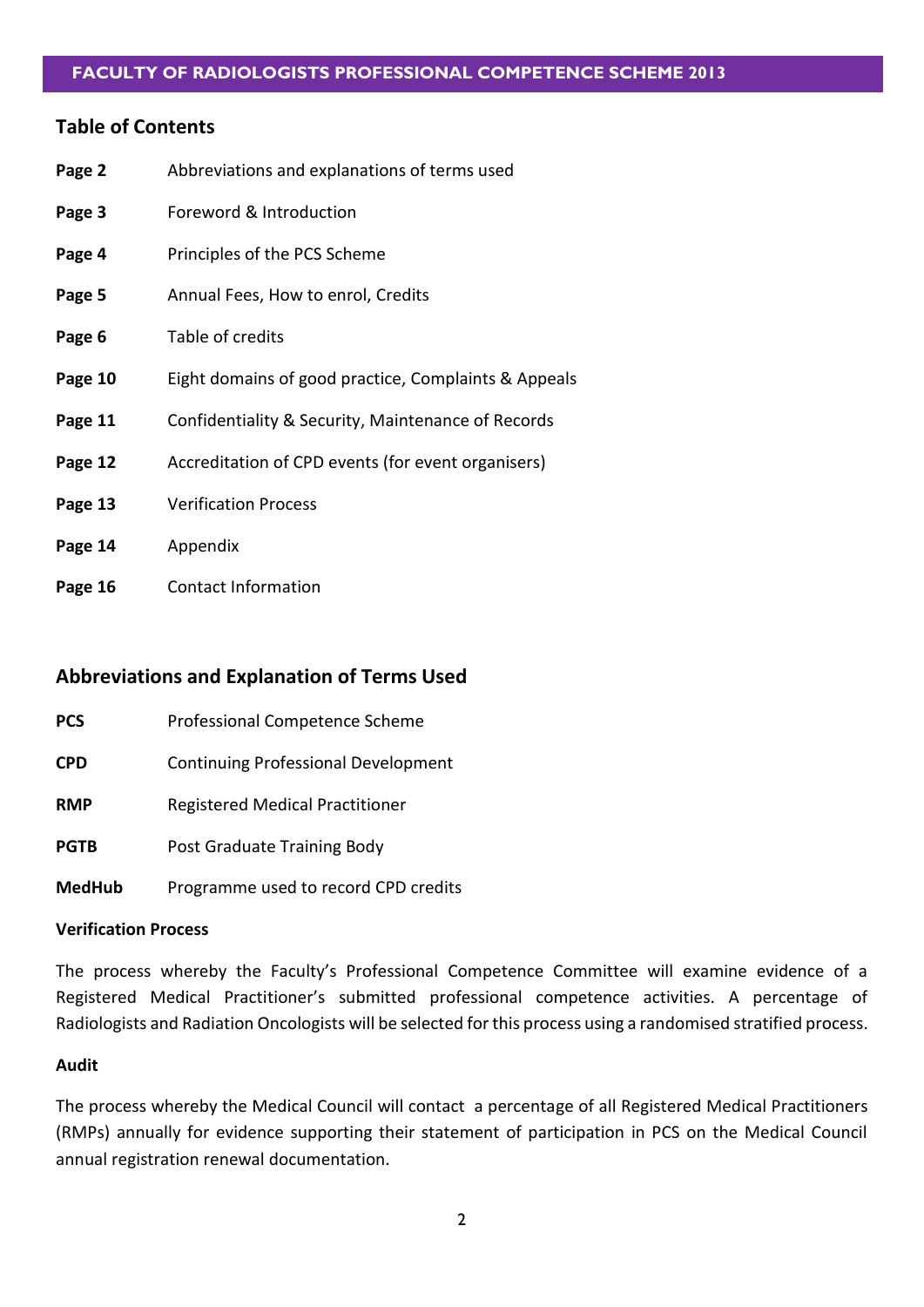# **Foreword**

The Faculty of Radiologists in Ireland welcomes the introduction of statutory professional competence requirements as set out in the Medical Practitioners Act, 2007.

The Professional Competence Scheme has been introduced to help protect the public and improve patient safety and constitutes an important milestone for the medical profession and its commitment to enhancing patient safety. In moving from voluntary to statutory provision of professional competence, it marks an important advance in medical professionalism in Ireland and formalises existing commitment to continuous improvement.

The Faculty will encourage and support doctors who enrol on the Faculty of Radiologists Professional Competence Schemes to reflect their scope of practice and enabling them to demonstrate the maintenance of their professional competence.

Since the publication of the Medical Practitioners Act 2007, and in particular since the announcement by the Minister for Health of the commencement of Part 11 of the Act in relation to Professional Competence Schemes, the Faculty of Radiologists has engaged in extensive consultation with its Fellows and Members and other key stakeholders in the development of the Professional Competence Schemes.

The Faculty of Radiologists Professional Competence Scheme promotes self-directed and practice-based learning activities. As well as promoting personal professional development, the Schemes aim to promote educational and professional activities directed towards developing the knowledge, skills, attitudes and personal effectiveness necessary to meet the changing needs of patients and the healthcare delivery system. The Scheme will also encourage participants to plan, record and reflect on professional development needs, as part of their pursuit of lifelong learning.

**Prof. Max F. Ryan Dr Peter Kavanagh** 

**Dean Chair, QA & PCS Committee Faculty of Radiologists Faculty of Radiologists**

# **Introduction**

Since May 1st 2011, all doctors registered in Ireland have been subject to the requirements of Part 11 of the Medical Practitioners Act 2007 (MPA 2007). This places a statutory obligation on all registered medical practitioners to participate and engage in continuous professional development and indicate maintenance of standards of professional competence.

As the body accredited by the Medical Council for Radiology and Radiation Oncology, the Faculty of Radiologists is formally recognised by the Irish Medical Council to administer a Professional Competence Scheme (PCS thereafter) for Radiology and Radiation Oncology.

# **The Faculty of Radiologists PCS consists of two elements:**

- Continuing Professional Development (CPD)
- Audit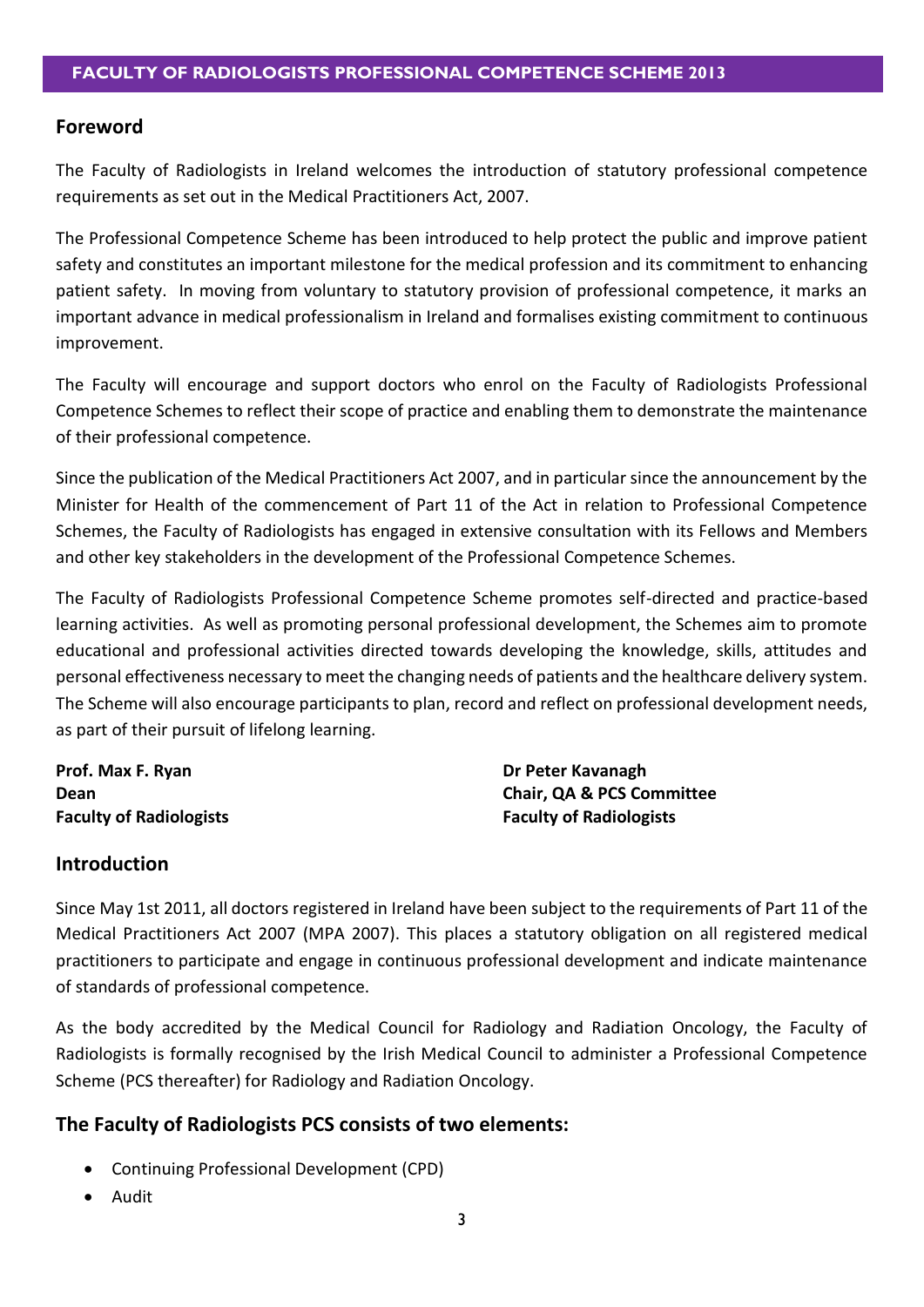#### **Principles by which the Faculty of Radiologists' PCS will operate:**

- The Faculty of Radiologists' Professional Competence Scheme applies to all Radiologists and Radiation Oncologists on the Medical Register in Ireland, other than those in training posts
- The cycle of accreditation will be a rolling five year scheme, with each new PCS year starting on the 1<sup>st</sup> of May. A minimum of 50 Continuing Professional Development (CPD) credits plus audit will be required each year. The rules around withdrawal and re-entry from the programme will be set by the IMC. If the target for any category is not met in one year, the deficit must be made up the following year. If a practitioner is not compliant with the scheme for two consecutive years, the Faculty's CPD verification process is triggered
- It is the responsibility of each individual Radiologist and Radiation Oncologist to maintain their own professional competence record
- PCS activities should be planned in advance and should reflect and be relevant to the current and future profile of professional practice and performance. These activities should include continuing professional development outside narrower specialty interests. Participants should include activities both within and outside the hospital and include a balance of learning methods which include a component of active learning
- The Faculty's PCS is available to all members and fellows of good standing and, at reasonable cost, to non-members.
- Documentation will be required to support all credits claimed, using MedHub to catalogue the different activities. Self-accreditation for relevant activities and documented reflective learning is permitted. Evidence of attendance at CPD accredited meetings must be provided.
- Participation in the Faculty of Radiologists PCS will be confirmed by an annual statement available to download on MedHub, which is based on activities entered by the registrant
- In order to quality assure the PCS, the Faculty of Radiologists will carry out a verification of participants' activities on a random basis. Such peer-based audit should verify that claimed activities have been undertaken and are appropriate. Participants will need to collect evidence to enable this process. The proportion of participants involved in the verification audit each year will be 5% of registrants from both the General & Specialist Register
- Falsification of evidence for claimed PCS activities will result in referral to the IMC
- If you are on the Medical Register, but are currently not practicing, please see the following advice from the Medical Council: [Doctors on leave from medical practice](http://www.medicalcouncil.ie/Information-for-Doctors/Professional-Competence-FAQ/Doctors-on-leave-from-medical-practice.html)
- It is incumbent upon registrants to inform the Faculty of their contact details and current status registrants may be charged for use of MedHub if the Faculty is not advised of their changed status in good time.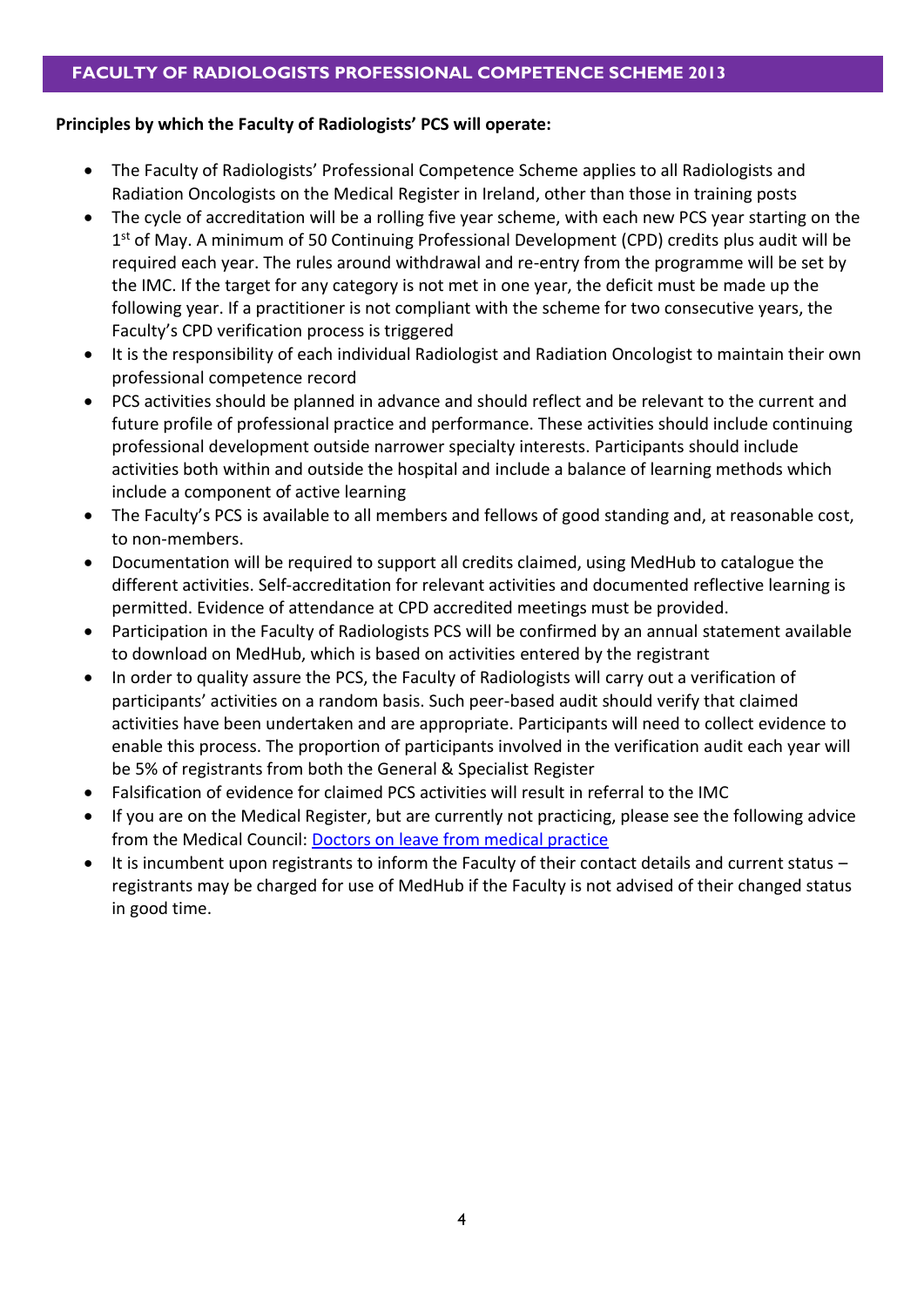# **Annual Fees**

Enrolment Fees are:

- Professional Competence Scheme: €250.
- A discount will be given to Fellows and Members in good standing
- MedHub: €250. This is a one-off registration fee. Access to this is provided free of charge to faculty Fellows/Members in good standing

#### **Please note that failure to pay fees in good time may prevent enrolment in subsequent PCS years.**

# **How to enrol on Professional Competence Scheme**

An application form is available from the Faculty website: [http://www.radiology.ie/professional-competence](http://www.radiology.ie/professional-competence-scheme/)[scheme/](http://www.radiology.ie/professional-competence-scheme/)

This should be completed and returned to Kayla Gant at the Faculty Office (contact details are on the last page of the guide). Once the application has been processed, the Faculty will issue a password & user guide for online recording of CPD & Audit activities on MedHub.

For further information email [pcs@radiology.ie](mailto:pcs@radiology.ie)

# **Credits**

To achieve compliance, a Radiologist or Radiation Oncologist is required to earn at a minimum: **50 minimum credits per year, plus an audit project**

If the target for any category is not met in one year, the deficit must be made up the following year. If a practitioner is not compliant with the scheme for two consecutive years, the Faculty's CPD verification process is triggered.

| <b>CPD Category</b>  | <b>Minimum Credits per</b><br>annum        | <b>How to calculate credits</b>                                                                |
|----------------------|--------------------------------------------|------------------------------------------------------------------------------------------------|
| I. External          | 20                                         | Credits will generally<br>be<br>calculated as one credit for                                   |
| 2. Internal          | 20                                         | one hour of activity.<br>Half<br>credits can be earned after one<br>full hour of activity, for |
| 3. Personal Learning | 5                                          | example, a meeting lasting one<br>and half hours earns 1.5                                     |
| 4. Research/Teaching | 2 (desirable)                              | credits.                                                                                       |
| 5. Audit             | I Audit project/12 credits per<br>PCS year |                                                                                                |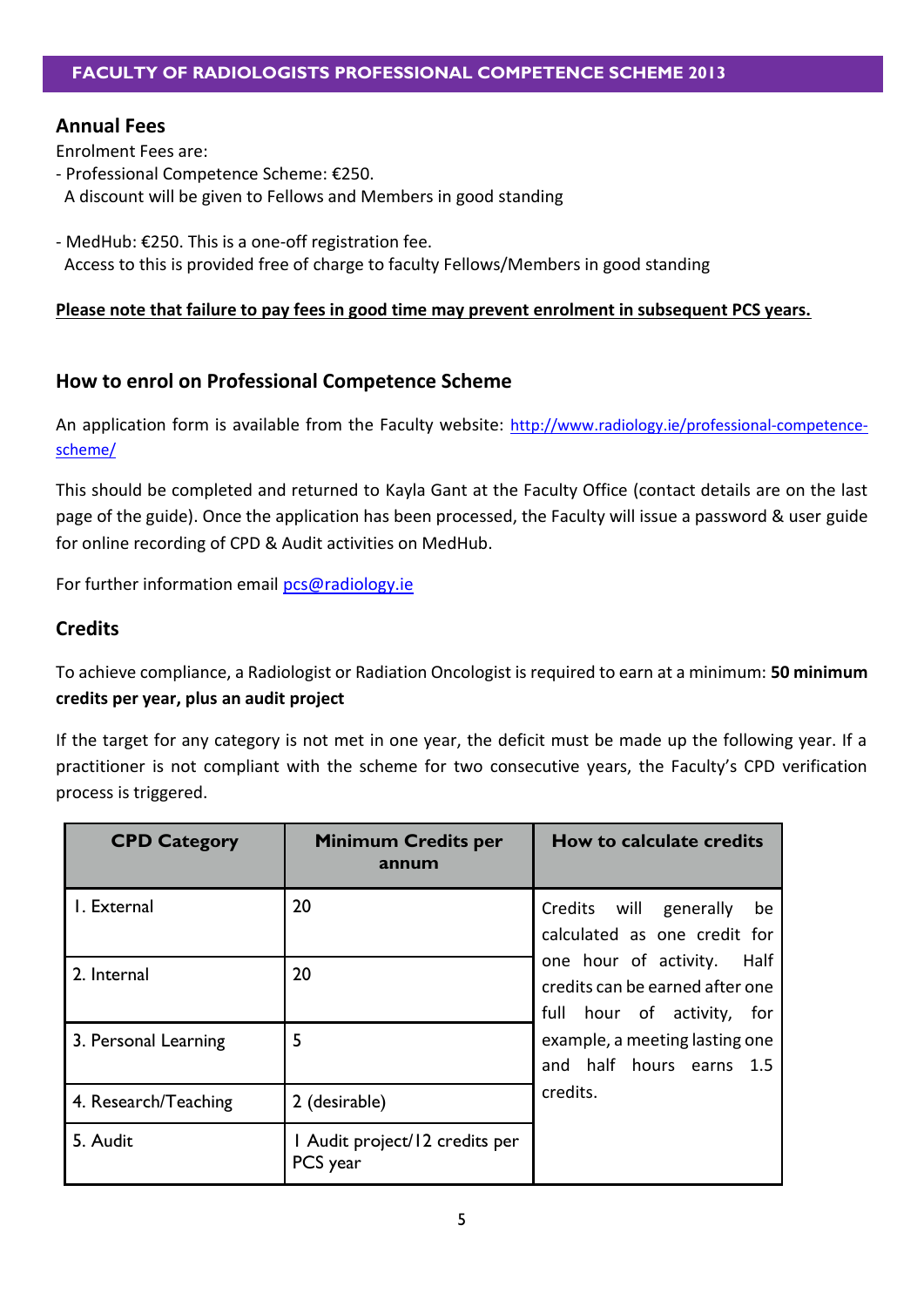| Category                                                             | <b>Related Activities</b>                                                 | <b>Example Activities</b>                                                                                                                                                                                                                                                                                                                                                                                                                                                                                                                                                                                           | <b>Credits</b> |
|----------------------------------------------------------------------|---------------------------------------------------------------------------|---------------------------------------------------------------------------------------------------------------------------------------------------------------------------------------------------------------------------------------------------------------------------------------------------------------------------------------------------------------------------------------------------------------------------------------------------------------------------------------------------------------------------------------------------------------------------------------------------------------------|----------------|
| External ^                                                           | International/                                                            | Attendance at scientific meetings with prior CPD                                                                                                                                                                                                                                                                                                                                                                                                                                                                                                                                                                    | 20 credits     |
| (Maintenance of                                                      | <b>National meetings</b>                                                  | approval from the Faculty, RCR, ECR, or the                                                                                                                                                                                                                                                                                                                                                                                                                                                                                                                                                                         | minimum per    |
|                                                                      |                                                                           | relevant national professional authority/                                                                                                                                                                                                                                                                                                                                                                                                                                                                                                                                                                           | year           |
| <b>Knowledge and</b>                                                 | <b>College/Society</b>                                                    | delegated Radiological specialty body, or                                                                                                                                                                                                                                                                                                                                                                                                                                                                                                                                                                           |                |
| Skills)                                                              | meetings                                                                  | meetings on the pre-approved list (see appendix).                                                                                                                                                                                                                                                                                                                                                                                                                                                                                                                                                                   |                |
| Events/activities                                                    | <b>Organised training</b><br>secondments                                  | Organised training secondments to another centre<br>to work with recognised specialists or managers in                                                                                                                                                                                                                                                                                                                                                                                                                                                                                                              |                |
| accredited by                                                        | <b>Courses accredited by</b>                                              | order to learn new skills (4 credits a day, maximum                                                                                                                                                                                                                                                                                                                                                                                                                                                                                                                                                                 |                |
| <b>Training Bodies</b>                                               | <b>Training Body</b>                                                      | of 16 credits per year).                                                                                                                                                                                                                                                                                                                                                                                                                                                                                                                                                                                            |                |
| that meet<br>educational<br>standards (in<br>person or<br>virtually) | <b>Medically related</b><br>advanced degrees*<br><b>Online Courses **</b> | Attending courses leading to a postgraduate<br><b>Diploma</b> (maximum of 30 credits) or for a Masters<br>or Doctoral degree (maximum 50 credits).                                                                                                                                                                                                                                                                                                                                                                                                                                                                  |                |
|                                                                      |                                                                           | Please be advised that the maximum that can be<br>claimed for didactic events in the external<br>category is 6 per day. However, if you attend an<br>event that is longer than 6 hours in duration, the<br>balance of credits may be added to the Personal<br>Learning category (on a one credit per hour basis).<br>Thus, an 8 hour day should be submitted as 6 hours<br>external credits and 2 personal learning credits.<br>Please note that the following activities do not<br>count towards CPD credits: Registration, breaks,<br>meals, award or prize-giving ceremonies,<br>announcements, welcome address. |                |
| <b>Internal (Practice</b>                                            | <b>Clinical- Radiological</b>                                             | Formal local hospital educational activities e.g.                                                                                                                                                                                                                                                                                                                                                                                                                                                                                                                                                                   | 20 credits     |
| <b>Evaluation &amp;</b>                                              | Multi-disciplinary                                                        | grand rounds, small group teaching activities,                                                                                                                                                                                                                                                                                                                                                                                                                                                                                                                                                                      | minimum per    |
| Development) $\pm$                                                   | meetings                                                                  | journal clubs, clinical audit meetings etc                                                                                                                                                                                                                                                                                                                                                                                                                                                                                                                                                                          | year           |
| Activities that                                                      | <b>Hospital Study Days</b>                                                | Clinical meetings/clubs that evaluate care                                                                                                                                                                                                                                                                                                                                                                                                                                                                                                                                                                          |                |
| develop and<br>improve the                                           | <b>Grand Rounds</b>                                                       | pathways and develop practice                                                                                                                                                                                                                                                                                                                                                                                                                                                                                                                                                                                       |                |
| quality of clinical                                                  |                                                                           | Meetings that examine adverse events & institute                                                                                                                                                                                                                                                                                                                                                                                                                                                                                                                                                                    |                |
| practice                                                             | <b>Clinical clubs</b>                                                     | action to remedy systemic faults, e.g. critical                                                                                                                                                                                                                                                                                                                                                                                                                                                                                                                                                                     |                |
|                                                                      | <b>Morbidity and</b>                                                      | incident analysis, morbidity & mortality meetings                                                                                                                                                                                                                                                                                                                                                                                                                                                                                                                                                                   |                |
|                                                                      | <b>Mortality Meetings</b>                                                 | Organised training secondments to learn new skills                                                                                                                                                                                                                                                                                                                                                                                                                                                                                                                                                                  |                |
|                                                                      | <b>Clinical Risk Meetings</b>                                             | in own place of work. A formal programme &                                                                                                                                                                                                                                                                                                                                                                                                                                                                                                                                                                          |                |
|                                                                      |                                                                           | timetable are required with prior clearly-outlined                                                                                                                                                                                                                                                                                                                                                                                                                                                                                                                                                                  |                |
|                                                                      | <b>Case Presentations</b>                                                 | educational goals & assessment of achievement. 4                                                                                                                                                                                                                                                                                                                                                                                                                                                                                                                                                                    |                |
|                                                                      | <b>Peer Review Groups</b>                                                 | credits per day with a max of 16 credits per year.                                                                                                                                                                                                                                                                                                                                                                                                                                                                                                                                                                  |                |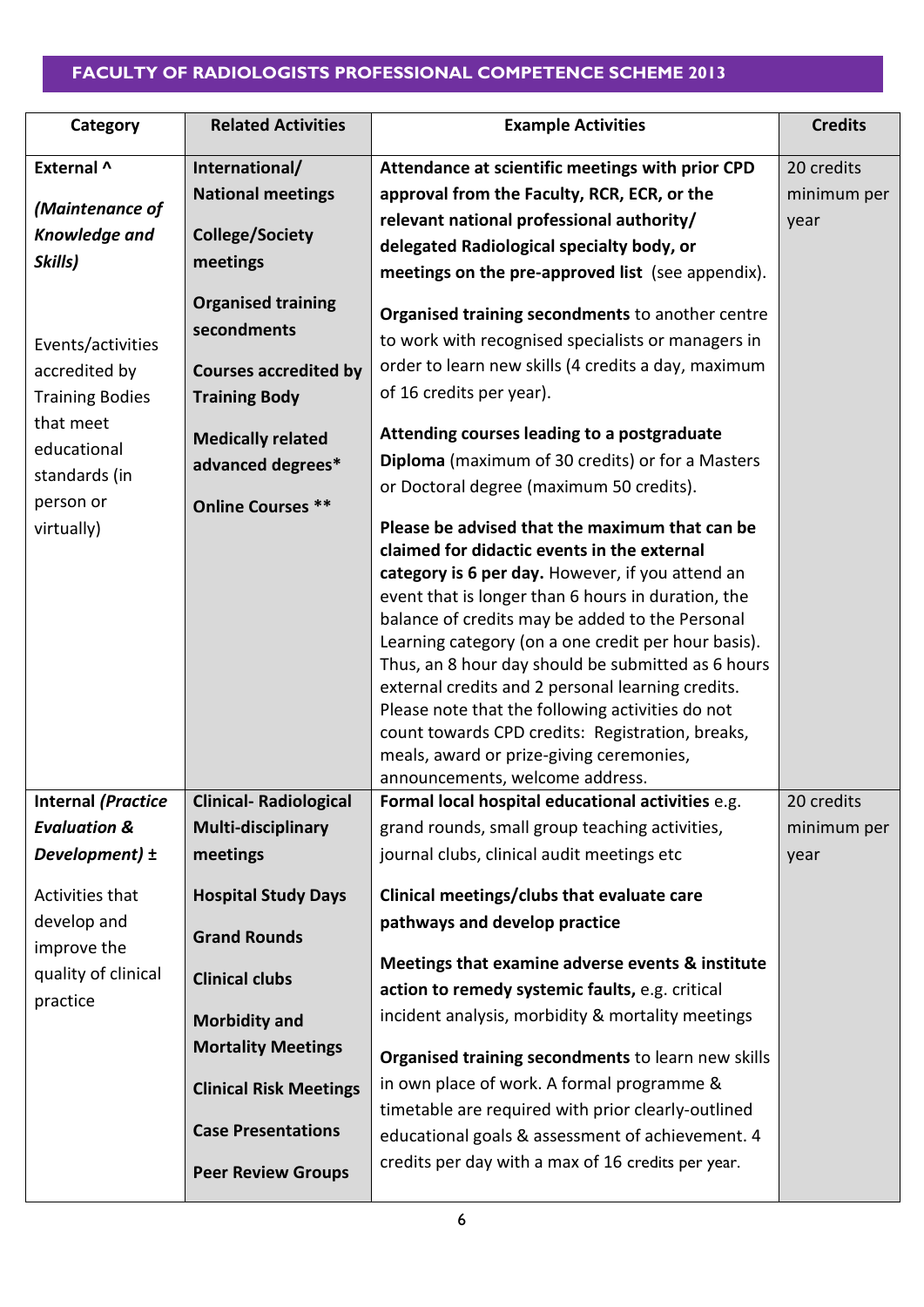|                    | <b>Discrepancy Meetings</b> | Activities related to the organisation or review of     |               |
|--------------------|-----------------------------|---------------------------------------------------------|---------------|
|                    |                             | Radiological services, e.g. Head of Department and      |               |
|                    |                             | <b>Clinical Unit meetings</b>                           |               |
|                    |                             |                                                         |               |
|                    |                             | Other activities, e.g. Complaints, Ethics, Infection    |               |
|                    |                             | Control, Therapeutics, Root cause                       |               |
|                    |                             |                                                         |               |
|                    |                             | Clinical governance & evaluation of care activities     |               |
|                    |                             | (e.g. Accreditation meetings / team participation)      |               |
| Personal           | <b>Journals</b>             | Participation in self directed education, training or   | 5 credits     |
| <b>Learning§</b>   |                             | assessment activities (e.g. journal reading,            | minimum       |
|                    | Journal clubs               | researching clinical information through                |               |
|                    |                             |                                                         |               |
|                    | <b>E-Learning</b>           | audio/video tapes and the internet etc)                 |               |
|                    |                             | Learning or updating computer skills. A formal          |               |
|                    |                             | programme of training is required (An annual            |               |
|                    |                             | maximum of 10 credits may be claimed with 1             |               |
|                    |                             | credit per half day session).                           |               |
|                    |                             |                                                         |               |
|                    |                             | Self directed learning including reading books,         |               |
|                    |                             | journals etc. & using audio-visual and computer-        |               |
|                    |                             | <b>based programs</b> (1 credit per hour may be claimed |               |
|                    |                             | up to a maximum of 50 credits per 5-year cycle).        |               |
|                    |                             |                                                         |               |
|                    |                             | Participation in professional development               |               |
|                    |                             | workshops/courses e.g. train the trainer, coaching,     |               |
|                    |                             | management, project & risk management skills etc.       |               |
|                    |                             | Participation in non medically related professional     |               |
|                    |                             | development programmes e.g. MBA, Diplomas etc           |               |
|                    |                             |                                                         |               |
|                    |                             | <b>Volunteer or outreach activities</b>                 |               |
|                    |                             | Participation in structured and small group             |               |
|                    |                             | $learning - e.g.$ journal clubs, problem based groups   |               |
|                    |                             |                                                         |               |
| <b>Research or</b> | <b>Accredited</b>           | Preparation & delivery of formal lecture / seminar      | 2 credits per |
| <b>Teaching</b>    | <b>Postgraduate Trainer</b> | to Radiology peers at a national or international       | year          |
|                    |                             | scientific meeting (5 credits per presentation for      | desirable     |
|                    | <b>Lectures</b>             | first presentation of a topic only)                     |               |
|                    | <b>Examiner for</b>         |                                                         |               |
|                    | Postgraduate                | Presentation of a paper or a poster at a national       |               |
|                    | <b>Training Body</b>        | or international meeting (3 credits for the first       |               |
|                    |                             | author, 1 credit for all other authors).                |               |
|                    |                             |                                                         |               |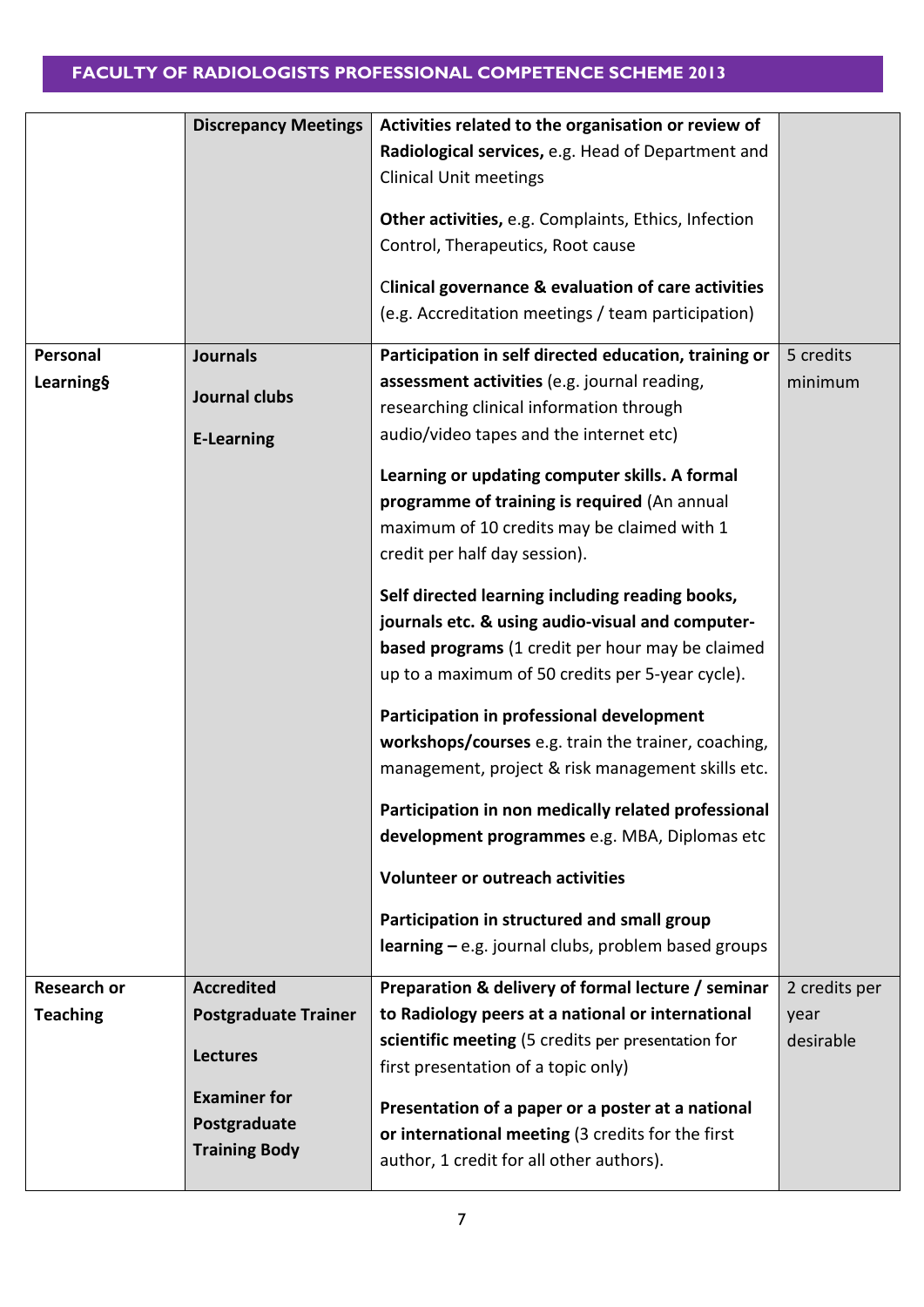| Presentation to other health professionals or                                                                                                                                                     |                                              |
|---------------------------------------------------------------------------------------------------------------------------------------------------------------------------------------------------|----------------------------------------------|
|                                                                                                                                                                                                   |                                              |
| Publication of a Radiology / medical book (50<br>credits)                                                                                                                                         |                                              |
| Publication in a refereed journal, a chapter in a<br>Radiology / medical book, or a patient information<br><b>booklet</b> (15 credits/item)                                                       |                                              |
| Authorship of full paper in a recognized peer-<br>reviewed medical/scientific journal or book<br>chapter (6 credits for first author & corresponding<br>author, 3 credits for all other authors). |                                              |
| Authorship of a full paper in a recognized non-<br>peer-reviewed medical or scientific journal (up to<br>2 credits per paper for the first author only).                                          |                                              |
| Authorship or editorship of a book (15 credits for<br>each author or editor).                                                                                                                     |                                              |
| Authorship of a case report in a recognized peer-<br>reviewed medical or scientific journal (3 credits<br>for the first author only).                                                             |                                              |
| Audio-visual display at an accredited national or<br>international meeting (3 credits for first author<br>only).                                                                                  |                                              |
| Editing or refereeing a paper or report in a<br>recognized peer-reviewed medical or scientific<br>journal or assessing a grant application (1 credit<br>for each paper or grant reviewed).        |                                              |
| Refereeing a Masters or Doctoral thesis (up to 3<br>credits per thesis).                                                                                                                          |                                              |
| Participation as an investigator in a clinical trial /<br>research project (5 credits/trial)                                                                                                      |                                              |
| Supervision of research programmes towards<br>higher degrees (3 credits for MCh, 5 credits for<br>MD)                                                                                             |                                              |
| Participation in training hospital inspections                                                                                                                                                    |                                              |
|                                                                                                                                                                                                   | community groups (1 credit per presentation) |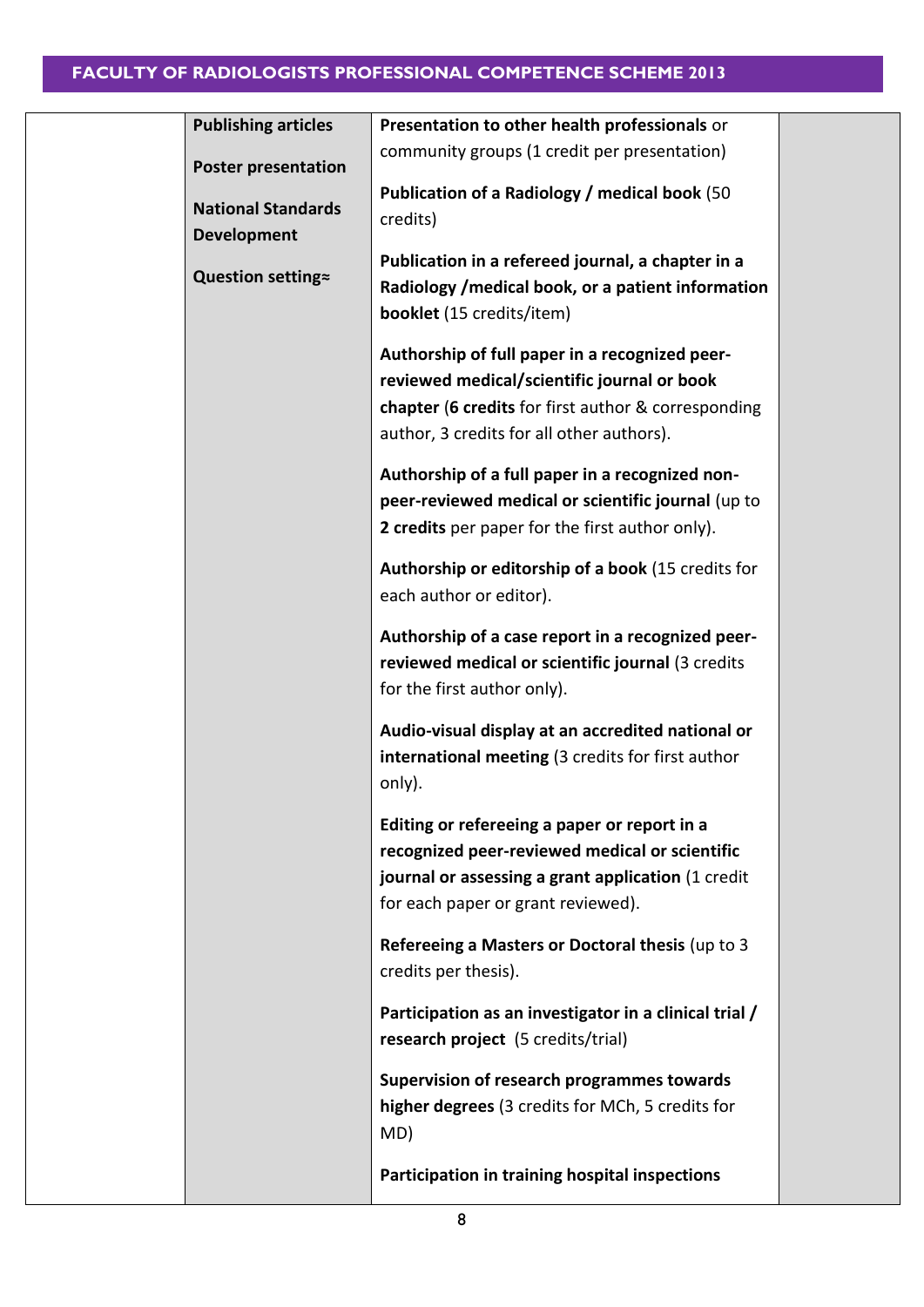|                                                                                                                                                                                                                                                                                                                                                                                                                                                                    |                                                                                                                                                                                                                                                                                                                                                                                   | Participation in the mentoring and counseling of<br><b>Radiology trainees Completion of assessment</b><br>documents for Radiology trainees.<br>Other research activities (e.g. Peer Review Panel,<br>Research Ethics Committee, grant proposal<br>assessment, expert opinion report)<br>Participation in the development of clinical<br>guidelines or standards at national or<br>international level                                                                                                                                                                                                                                                                                                                                                                                                                                                                                                                                                                                                                                                                                                                                             |                                                                                                                                                                     |
|--------------------------------------------------------------------------------------------------------------------------------------------------------------------------------------------------------------------------------------------------------------------------------------------------------------------------------------------------------------------------------------------------------------------------------------------------------------------|-----------------------------------------------------------------------------------------------------------------------------------------------------------------------------------------------------------------------------------------------------------------------------------------------------------------------------------------------------------------------------------|---------------------------------------------------------------------------------------------------------------------------------------------------------------------------------------------------------------------------------------------------------------------------------------------------------------------------------------------------------------------------------------------------------------------------------------------------------------------------------------------------------------------------------------------------------------------------------------------------------------------------------------------------------------------------------------------------------------------------------------------------------------------------------------------------------------------------------------------------------------------------------------------------------------------------------------------------------------------------------------------------------------------------------------------------------------------------------------------------------------------------------------------------|---------------------------------------------------------------------------------------------------------------------------------------------------------------------|
| Audit^^<br>Audit is a quality<br>improvement<br>process that seeks<br>to enhance patient<br>care and outcomes<br>through systematic<br>review of care<br>against explicit<br>criteria and the<br>implementation of<br>change. A key<br>component of a<br>valid audit is that<br>performance is<br>reviewed (or<br>audited) to ensure<br>that what should be<br>done, is being done,<br>and if not it<br>provides a<br>framework for<br>improvements to be<br>made. | <b>Audit</b><br>Audit is recognized as<br>having three elements:<br>$(1)$ Measurement -<br>measuring a specific<br>element of clinical<br>practice<br>(2) Comparison -<br>comparing results with<br>the recognised standard<br>(in circumstances where<br>comparison is possible)<br>$(3)$ Evaluation -<br>reflecting on outcome<br>of audit and changing<br>practice accordingly | Activities related to analysing patient and/or<br>department outcomes<br>Activities related to patient satisfaction surveys<br>Examples of acceptable audit include:<br>Measurement of individual compliance with<br>guidelines protocols (one per year)<br>Double reading<br>Simulator training (Interventional<br>Radiology, etc)<br>Skills analysis<br>Department/practice audit<br>$\bullet$<br>Directly Observed Procedures (DOPS)<br>٠<br>Discrepancy meetings<br>٠<br>Individual Practice review<br>$\bullet$<br>Evaluation of individual risk<br>incidents/complaints<br>Patient satisfaction<br>Self assessment<br>Peer review<br><b>Work Site Visits</b><br>Please note that although activities such as<br>discrepancy meetings and double reading can be<br>counted towards Audit credits, it should be noted<br>that the Medical Council's intention is that these<br>meetings do not replace formal audit activity but<br>should prompt audit projects addressing personal,<br>departmental or service deficits. Registrants are<br>thus urged to engage in audits arising as above in<br>addition to passively attending meetings. | The<br>requirement<br>is 1 Audit<br>project per<br>year, which<br>equates to 12<br>credits per<br>year, or 12<br>hours of<br>activities as<br>listed on the<br>left |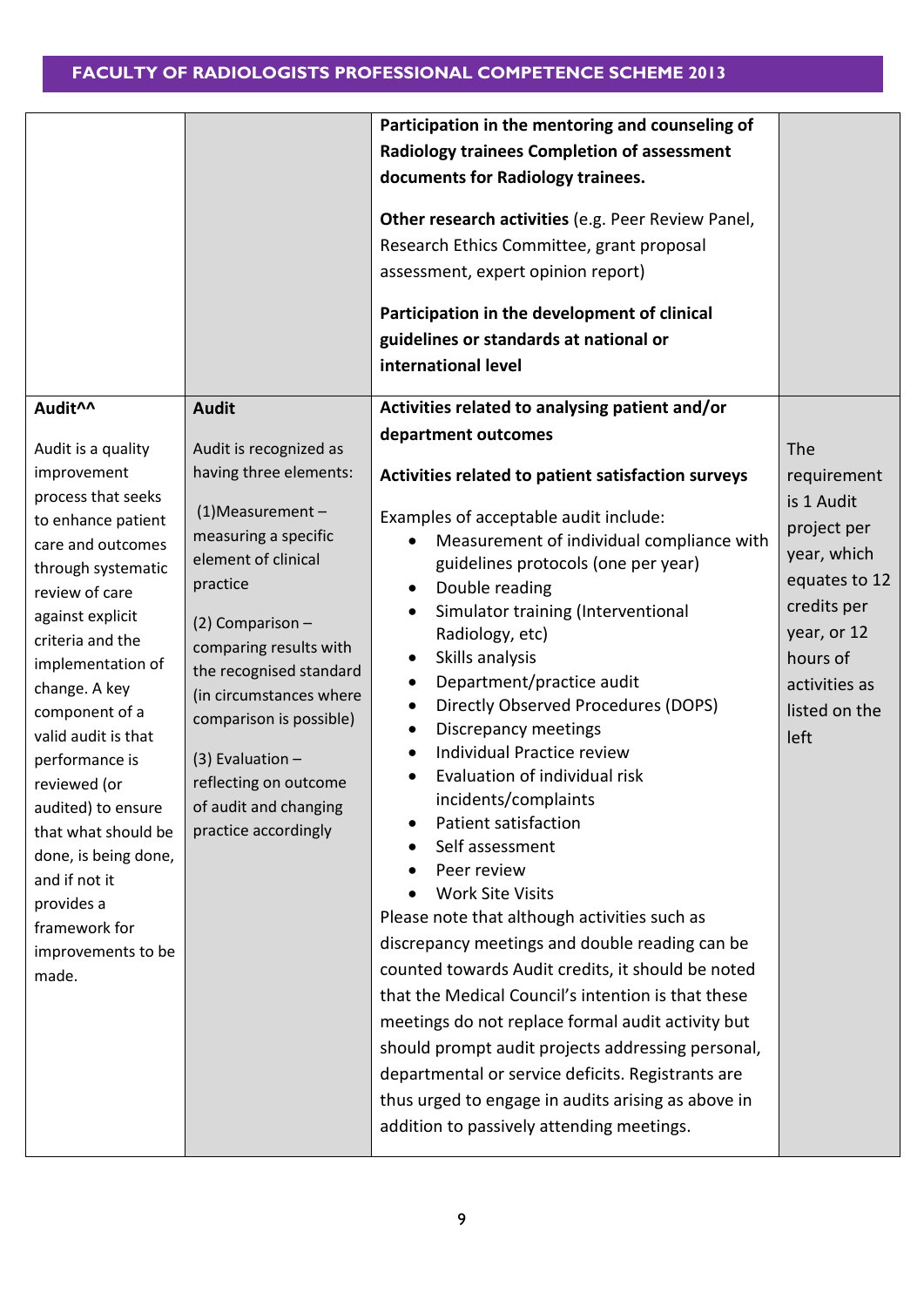#### **Eight Domains of Good Professional Practice**

The Medical Council has identified Eight Domains of Good Professional Practice which must underpin the individual Radiologists programme of educational activities in continuing professional development. The eight domains are:

- 1. Patient Safety & Quality of Patient Care
- 2. Relating to Patients
- 3. Communication & Interpersonal Skills
- 4. Collaboration & Teamwork
- 5. Management (including Self Management)
- 6. Scholarship
- 7. Professionalism
- 8. Clinical Skills

# **Complaints & Appeals**

Any complaint or appeal of a decision relating to Professional Competence Scheme made by the Faculty of Radiologists should initially be submitted in writing to the Chair of the Quality Assurance/Professional Competence Committee, who will review and respond to the appellant as appropriate. If necessary, the complaint may be brought to the Committee in an anonymous form for further review.

The matter may, if deemed necessary, be referred further to the Faculty Board and/or Medical Council. At all stages of the complaints and appeals process, the complainant shall be informed of the progress of their complaint. The Faculty will endeavour to resolve all complaints or appeals within as short a timeframe as possible.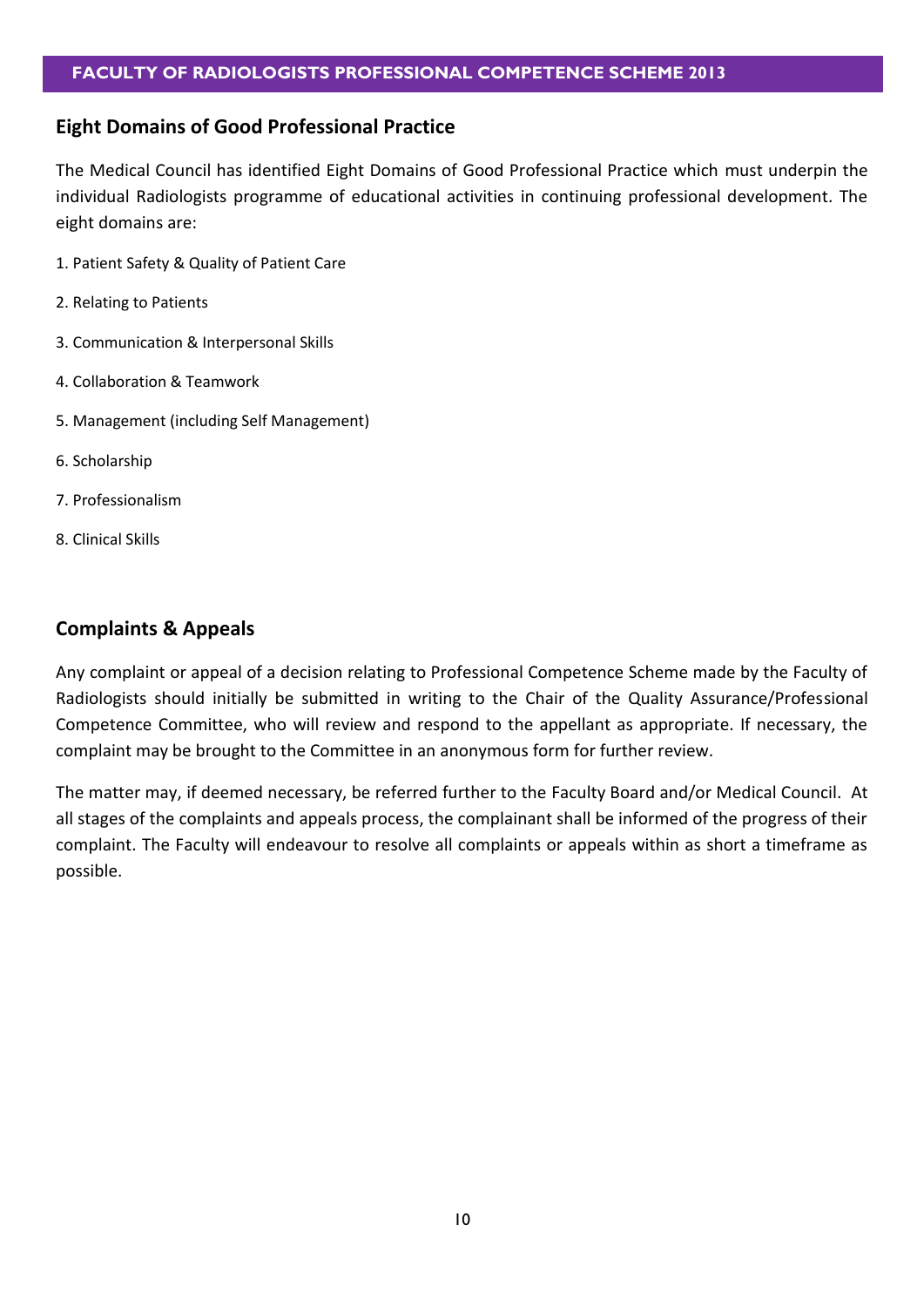# **Maintenance of Records**

Participants are obliged to record their CPD and Audit activities on a regular basis and to retain documentary evidence to support credits claimed. These documents should be uploaded onto MedHub as evidence of having obtained the credits. Records should be retained for a minimum of 6 years or as advised by the Medical Council and are not to be submitted to the Faculty of Radiologists unless requested as part of a Verification Audit Process.

#### **Examples of documentary evidence include:**

- Local/National/International meetings Attendance certificates scanned onto MedHub
- Medically Related Advanced Degrees Copy of Diploma or final transcript
- Research Copy of published article's first page scanned onto MedHub
- Poster Presentation Copy of page from Conference proceedings that lists the poster abstract and identifies the presenter
- Postgraduate Trainer/Examiner/Question Setting Confirmed by relevant Training Body
- Personal Learning Self-documented. Some articles have an MCQ short exam afterwards and this can be uploaded to MedHub as evidence.
- Internal category activities register of attendance/sign-in sheet/ excel worksheet

# **Confidentiality & Security**

Individual members, password-protected areas will only be accessed by the individual registrant and the Faculty of Radiologists PCS manager. Total credits submitted at year end are password protected with restricted access. As per Section 95 of the Medical Practitioners Act 2007, "The Freedom of Information Acts 1997 and 2003 shall not apply to a record (within the meaning of those Acts) relating to any professional competence scheme".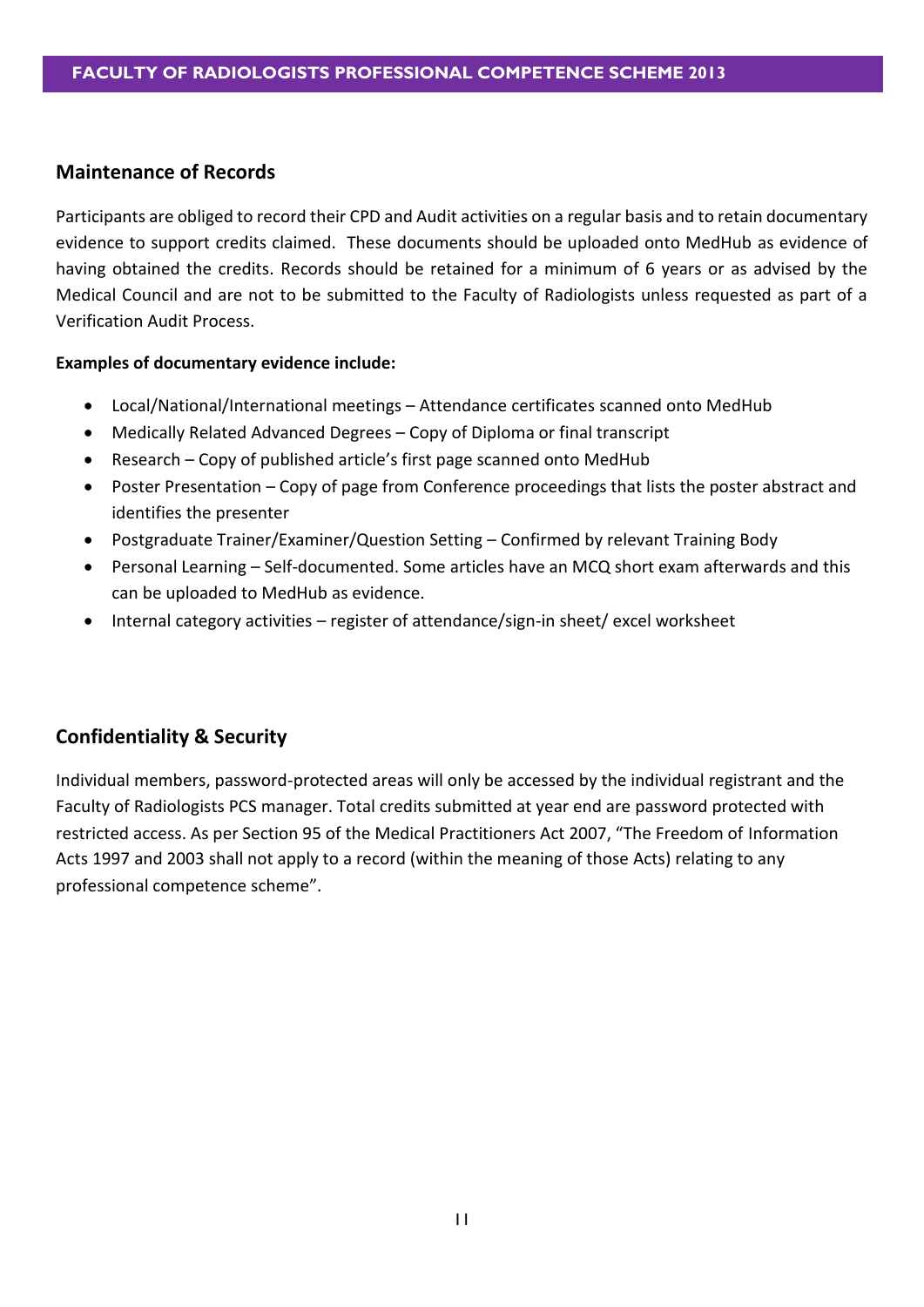# **Accreditation of CPD events (for event organisers)**

External credits are awarded to meetings and courses for which the primary audience is radiologists and radiation oncologists and where the content represents appropriate educational activity for individuals in either of these specialities. CPD activities which require approval: Conferences, symposia, short training courses, workshops and seminars organized locally, regionally, nationally and internationally, long training courses, degree/diploma, research projects etc.

#### **Applications for accreditation**

The organisers of the events should apply prospectively to the Faculty of Radiologists at [pcs@radiology.ie](mailto:pcs@radiology.ie) by submitting a copy of the event programme and completing the application form at <http://www.radiology.ie/professional-competence-scheme/cpd-credits-for-events/>

Should an event be repeated, renewed approval will be required and organisers must submit a further application. This applies to all annual events.

The Chairman of the QA & PCS Committee will consider the educational content of the event, and award an appropriate number of External CPD credits based on the hours of educational activity.

Event organisers will be notified of the number of External credits awarded and should include this figure in their advertising.

Providers of approved CPD activities should meet the Approval Quality Criteria set out below:

- The event should be predominantly aimed at post-training physicians.
- The event should be of relevance to the pursuit of a physician's clinical, educational, research and other professional activities.
- Providers should list all of the sponsors that are involved with the meeting.
- Providers should list any commercial interests that the presenters or speakers have.
- The learning objectives should reflect measurable outcomes, and use action verbs such as "evaluate", "identify", "review" etc.
- Providers should include details about what the event hopes to achieve and how this will be put into practice.
- Providers should include a detailed programme of the event. This should include an hourly breakdown and a brief description of the session.
- Providers should include a full list of speakers/facilitators. This must include details about the posts they hold, where they are based and what speaking experience they have in relation to the topic discussed.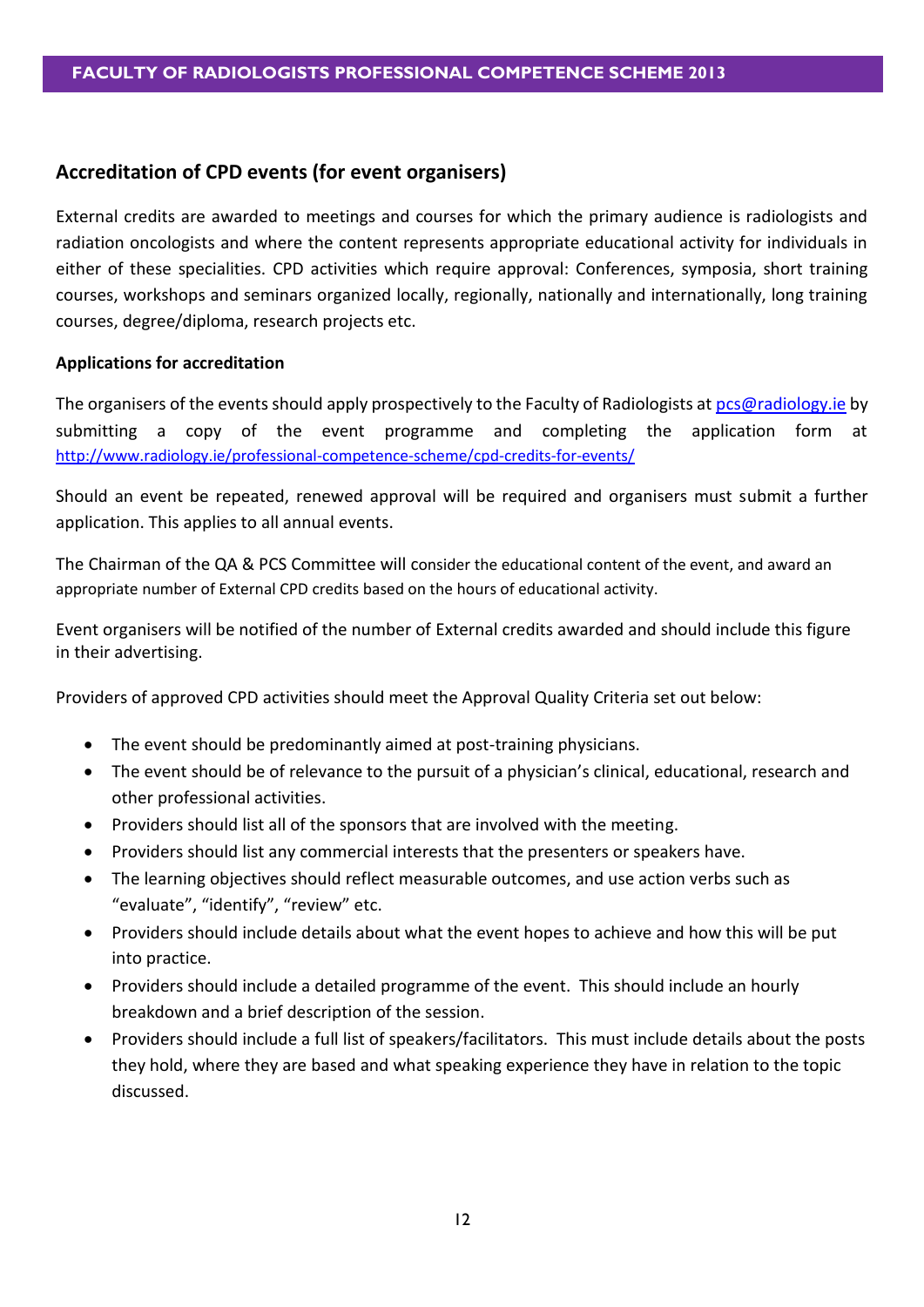#### **Verification Process**

As part of the PCS, PGTBs are required to undertake an annual verification of activities recorded by RMPs with their Professional Competence Scheme. RMPs will be selected for this process using a randomised stratified process and RMPs whose returns do not meet the minimum requirements of the PCS will be included. The verification process will also look at the balancing of credits, the compliance with the domains of good professional practice and participation in audit. This verification process is separate to the audit to be carried out by the Medical Council on a percentage of RMPs.

The documentation that will be examined for the verification process includes:

- CPD certificates in PDF format or equivalent from external meetings
- Signed logs / letters of attendance from local academic organisers
- Documentation of attendance at discrepancy /peer review meetings
- Supporting documentation for research activities
- Signed postgraduate supervision log
- Certificate from examination boards
- Documentation supporting research activity for which credits are claimed

#### **Verification of Internal Events**

Hospitals, hospital departments or units, medical practices and other medical organisations hold regular educational activities such as Grand Rounds for their staff. Many doctors attend journal clubs or similar activities. Occasionally there are small group meetings involving doctors from more than one hospital. Such activities are deemed to be "Internal" for the purposes of CPD and in these cases it is not necessary for an institution to seek CPD approval from the postgraduate training body.

#### **However, doctors need some evidence of having attended these activities.**

Organisers should arrange to provide a letter/certificate of attendance or a sign in sheet/ book clearly showing that it is being held to record CPD activities on behalf of the participating doctors. The register for each meeting should be held for a period of five years and should be easily available for checking. The document provided to the doctor can be for a number of meetings, rather than for just one at a time. This document should be uploaded onto MedHub as evidence of having attended the activity.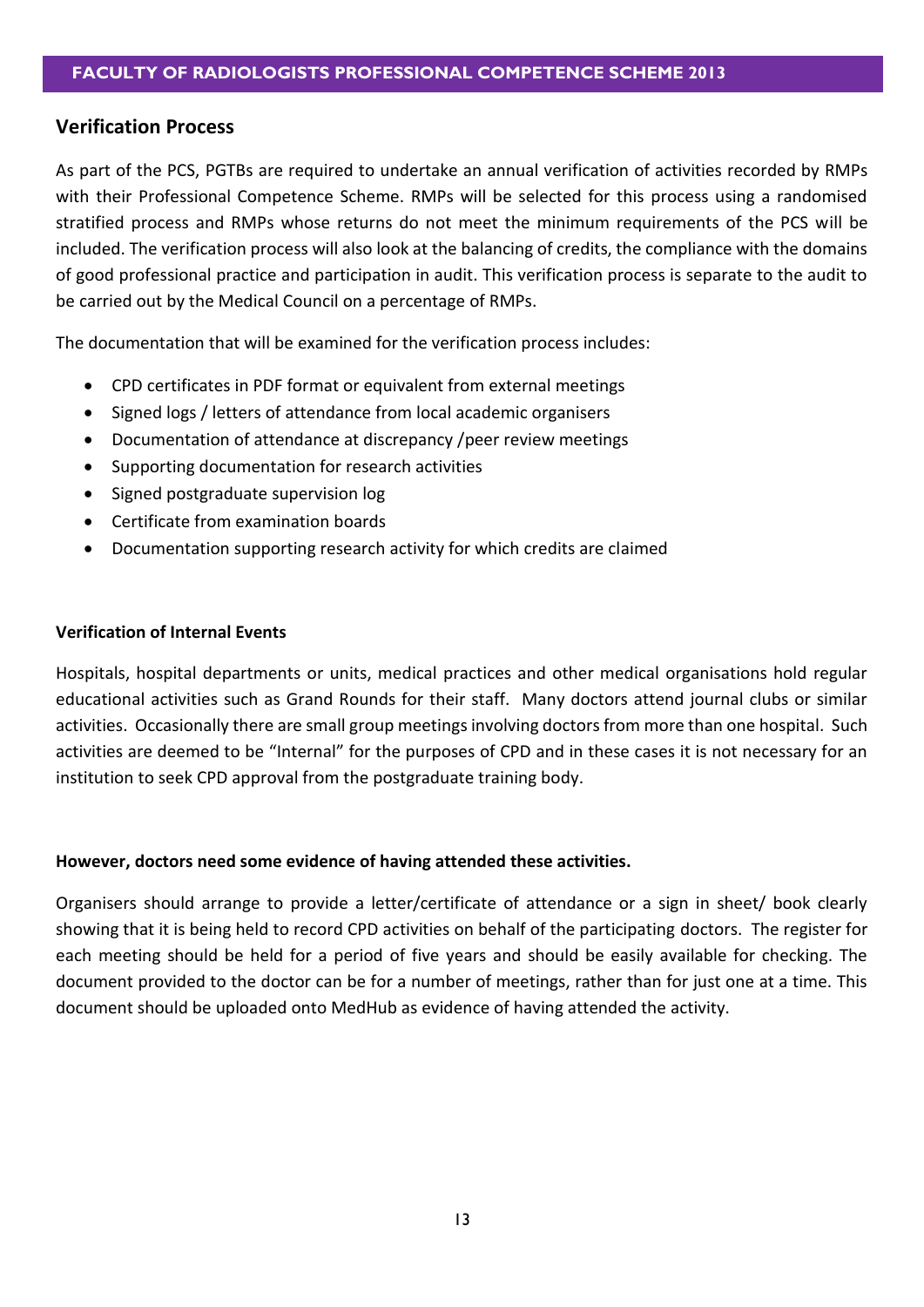# **Appendix**

# **Faculty of Radiologists, RCSI list of meetings automatically approved for external CME credits**

#### **Irish**

Faculty of Radiologists own meetings Irish Society of Interventional Radiologists (ISIR) MR Users' Group

# **British**

Radiology UK BSNR (British Society of Neuroradiology) BMUS BNMS (British Nuclear Medicine Society) British Society of Head & Neck Radiology BSIR

# **European**

ECR (European Congress of Radiology) ESGAR (European Society of Gastrointestinal and Abdominal Radiology) CIRSE ESPR (European Society of Paediatric Radiology) ESUR ESNR (European Society of Neuroradiology) ESTI (European Society of Thoracic Imaging) EANM (European Association of Nuclear Medicine) European Society of Head & Neck Radiology

# **North American & other areas**

RSNA (Radiological Society of North America) ARRS (American Roentgen Ray Society) SGR (Society of Gastrointestinal Radiology) SIR (Society of Interventional Radiology) SPR (Society of Paediatric Radiology) SUR ASNR (American Society of Neuroradiology) STR (Society of Thoracic Radiology) AIUM SNM (Society of Nuclear Medicine) ICIS (International Cancer Imaging Society)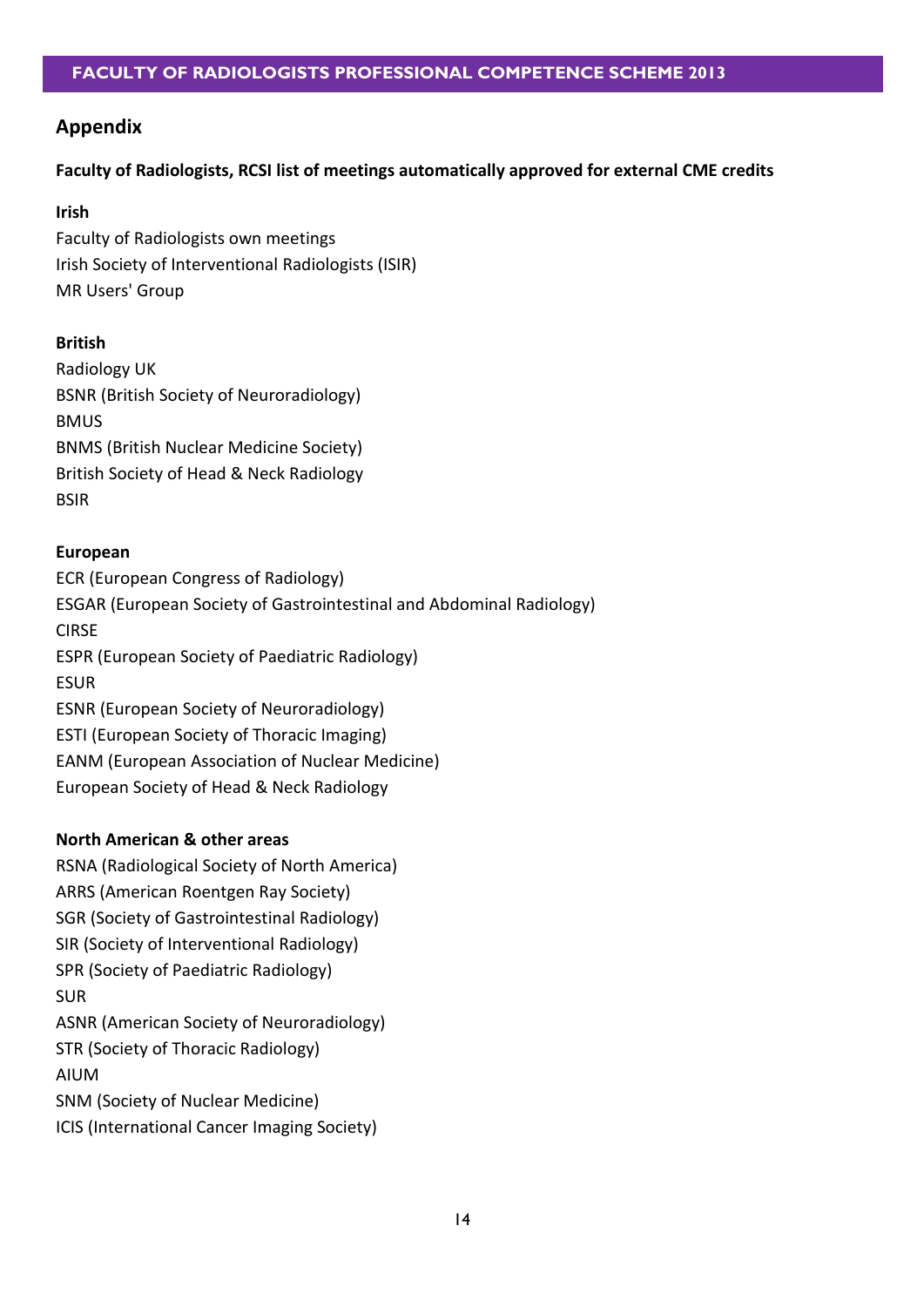**^ In terms of the auditing of External CPD**, it is important to highlight the need for documentary evidence of attendance to facilitate verification. Sometimes CME/CPD certificates are not provided as a matter of course at international meetings. In such circumstances, documentary certificates of attendance should be obtained from the meeting organisers and submitted to the Faculty of Radiologists for approval and subsequent conversion to CPD certificates.

#### **\*Medically related advanced degrees**

Masters, PhD programmes sponsored by University, College, Institute or accredited Training Body. The number of credits is to be agreed in advance. This element requires that a national framework is agreed.

#### **\*\* Online Courses**

Courses will only qualify for accreditation by the Faculty of Radiologists in the External category if the following criteria are fulfilled:

- Course provides for some type of learner interaction or self-assessment
- Course objectives describe what the participants may learn or achieve by participating in the course
- Course provides access to appropriate bibliographic sources that allow for further study; and that reinforce and clarify specific activity topics

- Practitioner produces evidence of activity and/or completion e.g. a certificate of completion of a module Providers, when applying for accreditation, should establish a "good faith" estimate on the amount of time a physician will take to complete the activity and satisfy its purpose and/or learning objectives.

Although online learning is a valid way in which to obtain credits, we do not recommend that all credits in the external category be attained through online learning as your portfolio should reflect the scope of your practice so you should ensure to add other activities in that category as well.

#### **± Internal Credits**

Please note that attendance at MDMs etc should be added to the Internal category. Preparation for these should be added to Personal Learning/Research & Teaching

# **§Personal Learning**

Personal learning is recognised as an important element of CPD, however this type of learning is generally unverifiable. If the article has an MCQ short exam afterwards this can be uploaded to MedHub as evidence.

#### **≈Question Setting**

MCQ test based on updated material in a recognized journal completed by an individual practitioner and returned to the journal offices for validation. Up to 2 credits per issue and up to 6 credits in total per year. FFR Faculty Fellowship examination meetings and preparing questions for the examination are recognized, in addition to the European Diploma in Radiology and the European Board of Interventional Radiology (and other relevant appropriate exams, as confirmed on application by the QA/PCS Committee of the Faculty) The questions must be at a depth and scope that require a review of the literature and knowledge of the evidence base to answer the questions. To qualify for CPD credits the questions should be peer reviewed Examining for the Faculty Fellowship examination: 3 credits per examination sitting up to a maximum of 6 credits per year.

**^^ Audit:** Discrepancy meetings are intended to act as a conduit for developing audit projects, but not necessarily to replace audit as part of the Professional Competence Scheme. Therefore we urge radiologists to engage in formal audit activity in addition to attending discrepancy meetings.